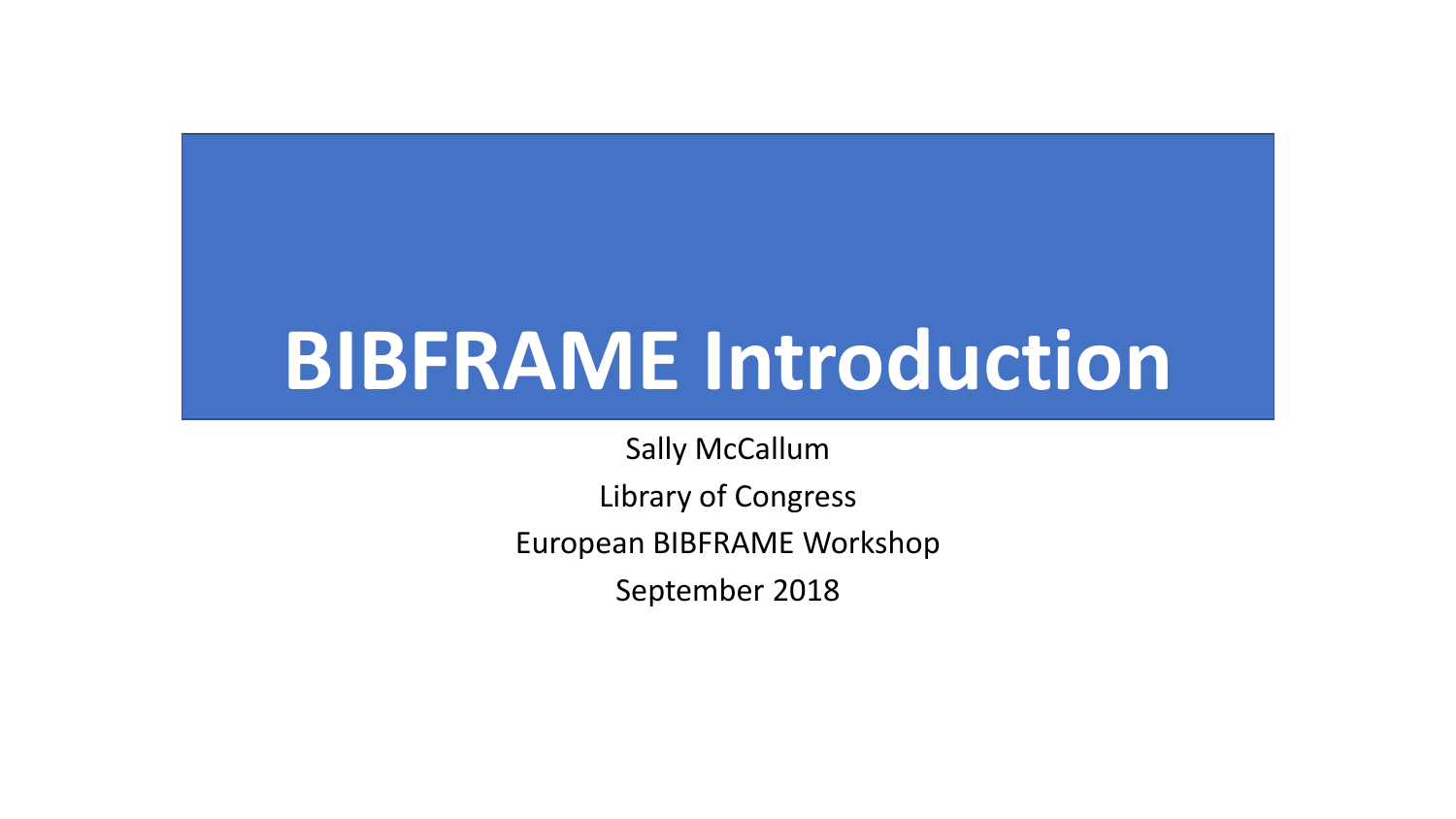## Genesis - briefly

- 2007 LC's *On the Record: Report of the Library of Congress Working Group on the Future of Bibliographic Control*
	- Replace the MARC format with a data interchange framework that makes library data more readily available on the web
	- Radical changes coming in the cataloging rules
		- Questioning data model, transcription
	- More variation in resources electronic, internet, audio and visual media
- 2009 Began experimenting with linked data via LC Linked Data Service (ID.LOC.GOV) – LCSH, Name Authority file
- 2011 Began working toward BIBFRAME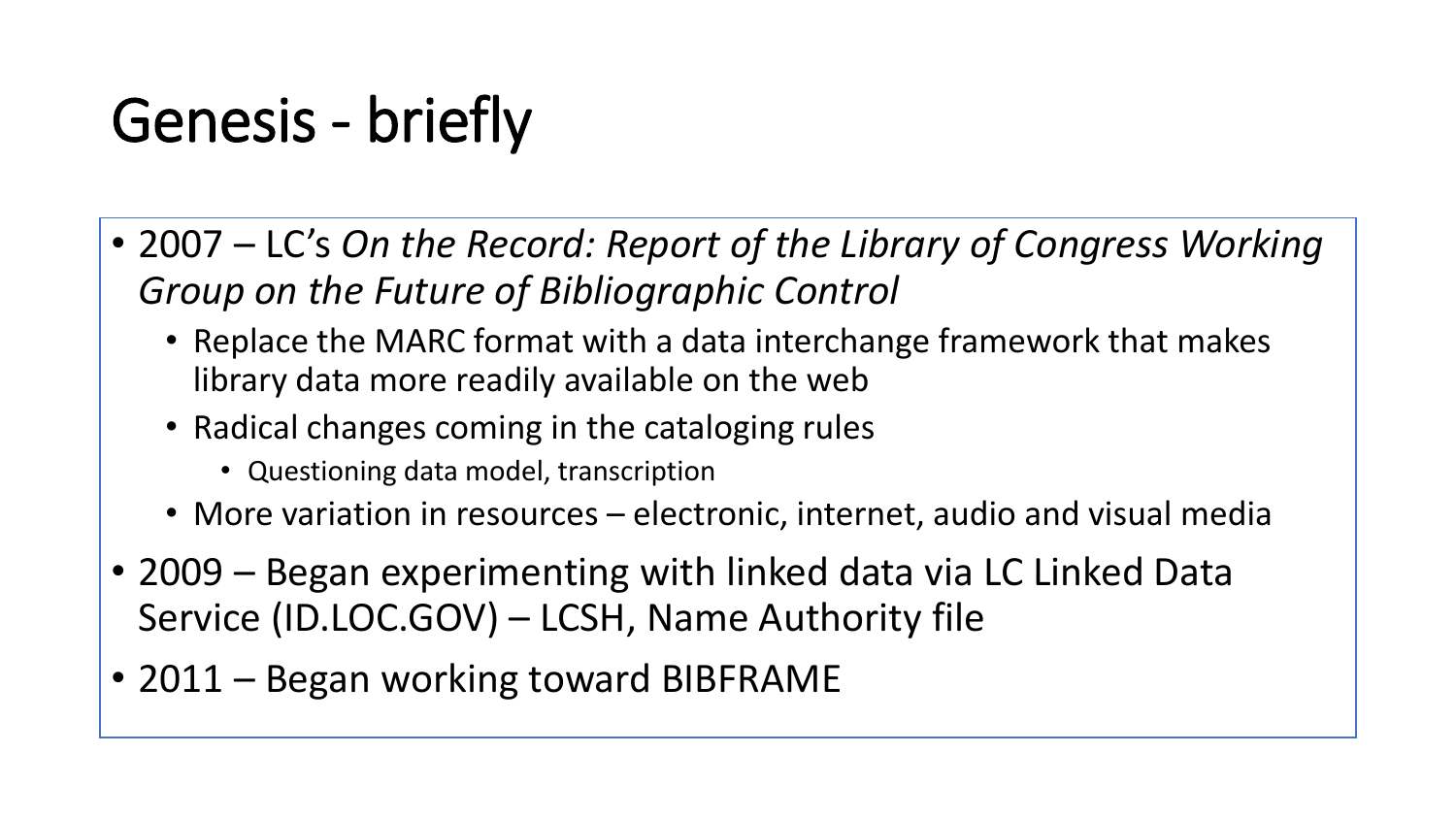## **Outline**

- Goals and Aspirations
- BIBFRAME Data Model
- BIBFRAME Vocabulary
- RDF
- Pilot 1
- Pilot 2
- Time for questions and discussion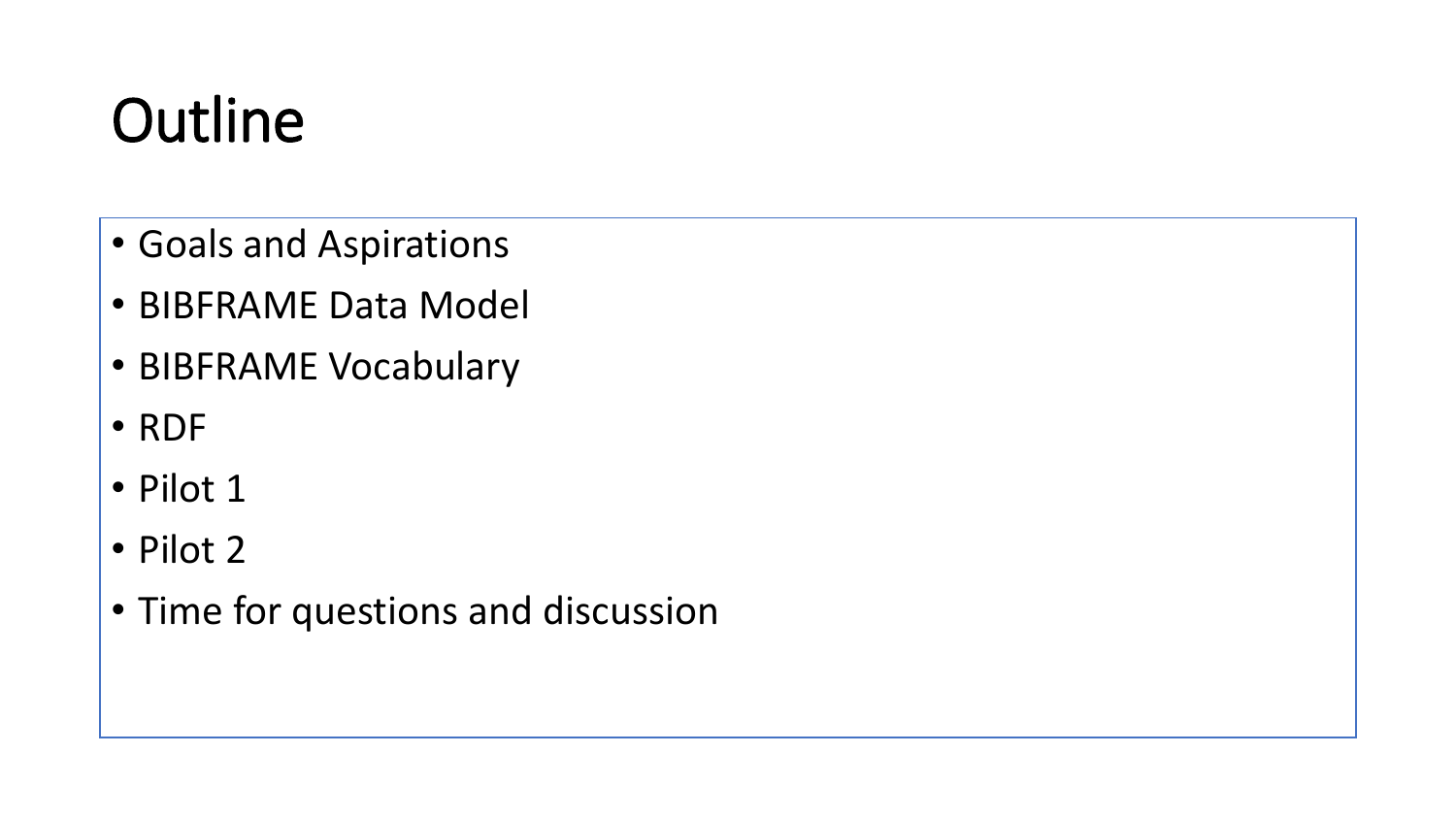### BIBFRAME Goals

- Supply search engines with description in a form they can exploit more mainstream format for data
- Extensibility to new media
- New views of different types of metadata
	- descriptive, authority, holdings
	- coded data, classification data, subject data
	- preservation, rights, technical, archival
- Reconsideration of the data-related activities
	- exchange, internal storage, input interfaces and techniques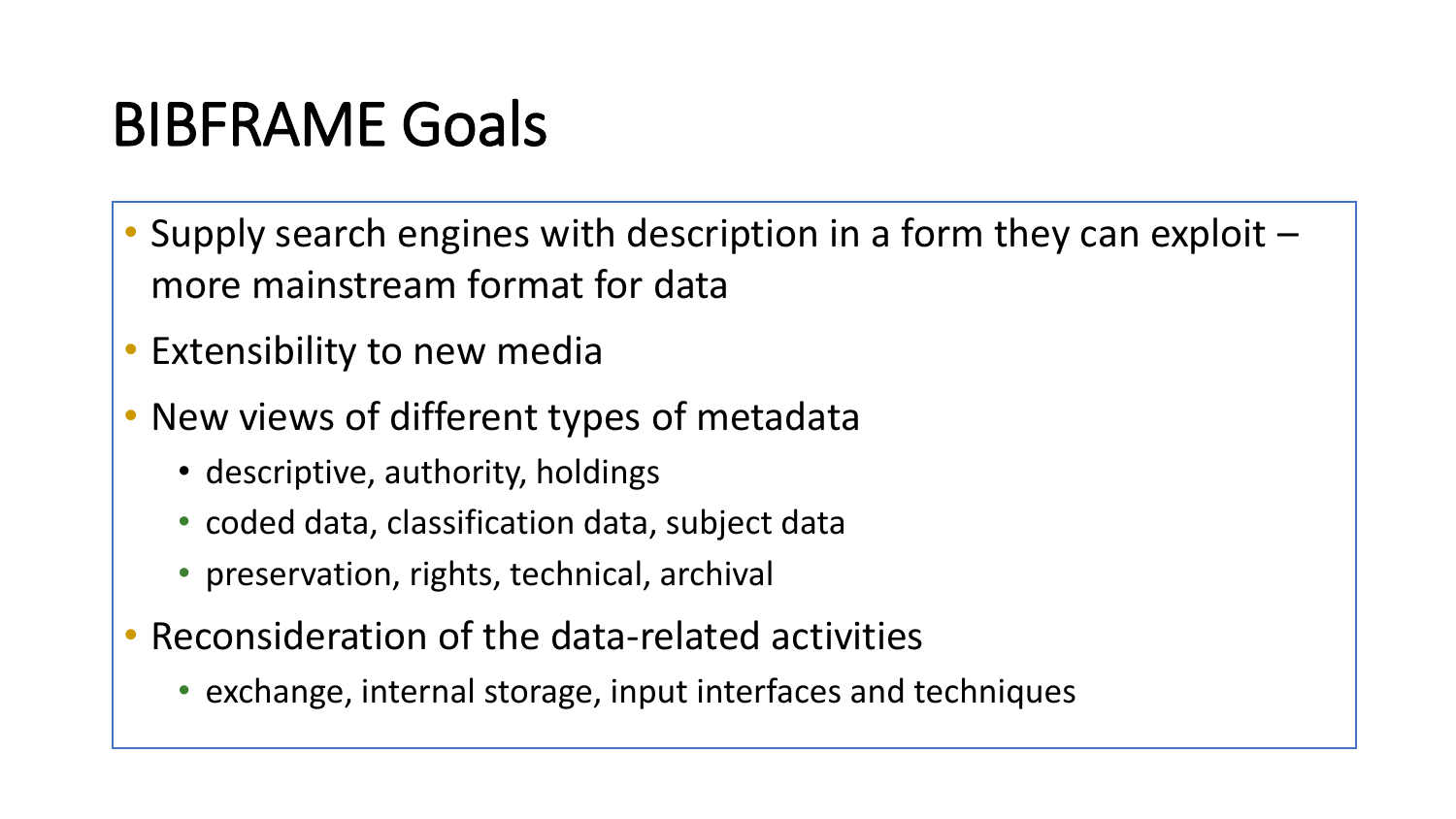### Goals

#### • Use/exploit linking

- Traditionally with text and identifiers
- semantic technology with URIs
- Accommodate needs for different types of libraries
	- large, small, research, public, specialized, …
- MARC transition
	- enable reuse of data from MARC
	- provision of transformations to new models
- Scalable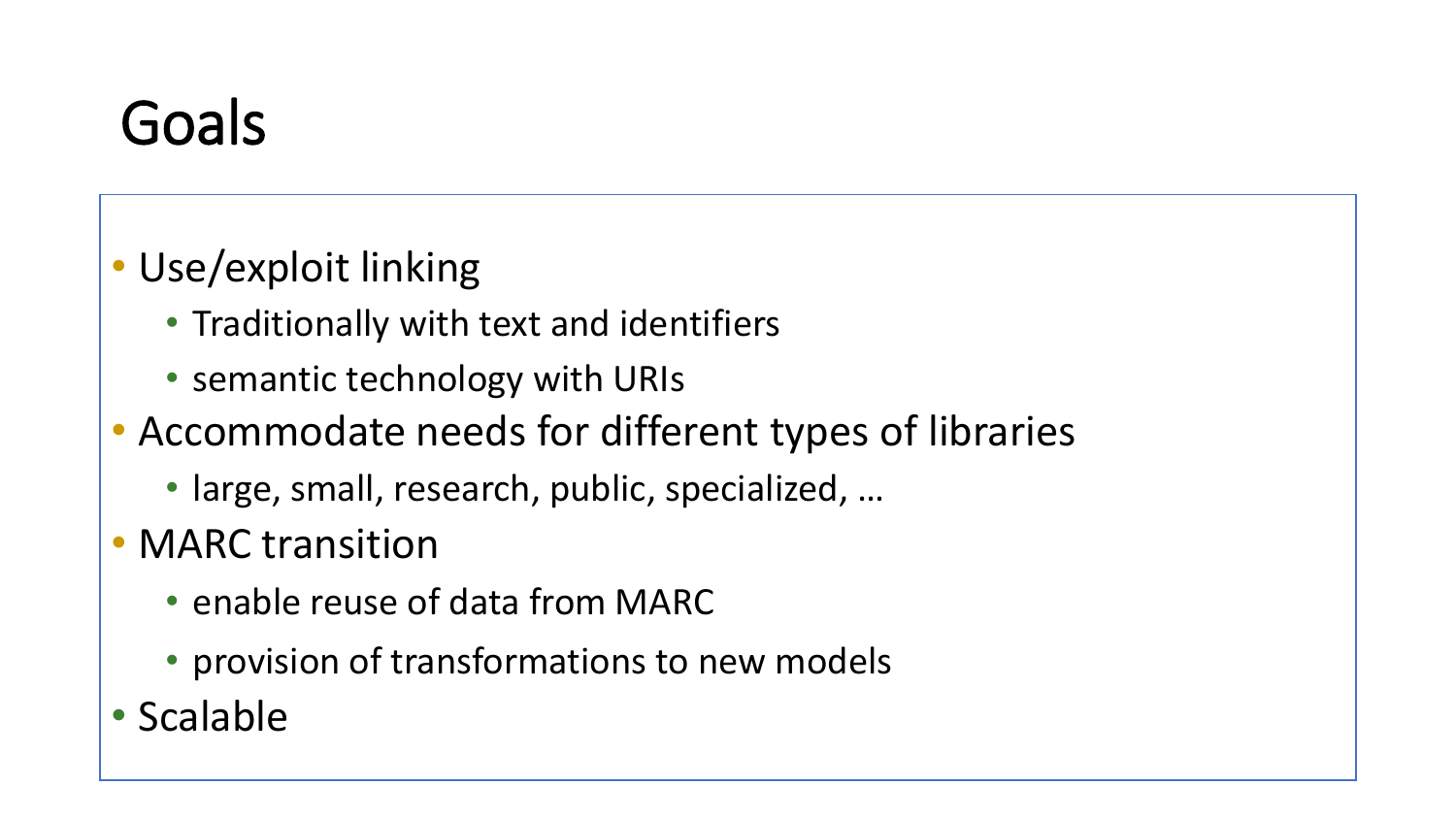#### Potentials created

- Promise of inferencing
- Efficient creation of descriptions
- New ways to share
- Expansion to resources outside our community museums, archives, etc.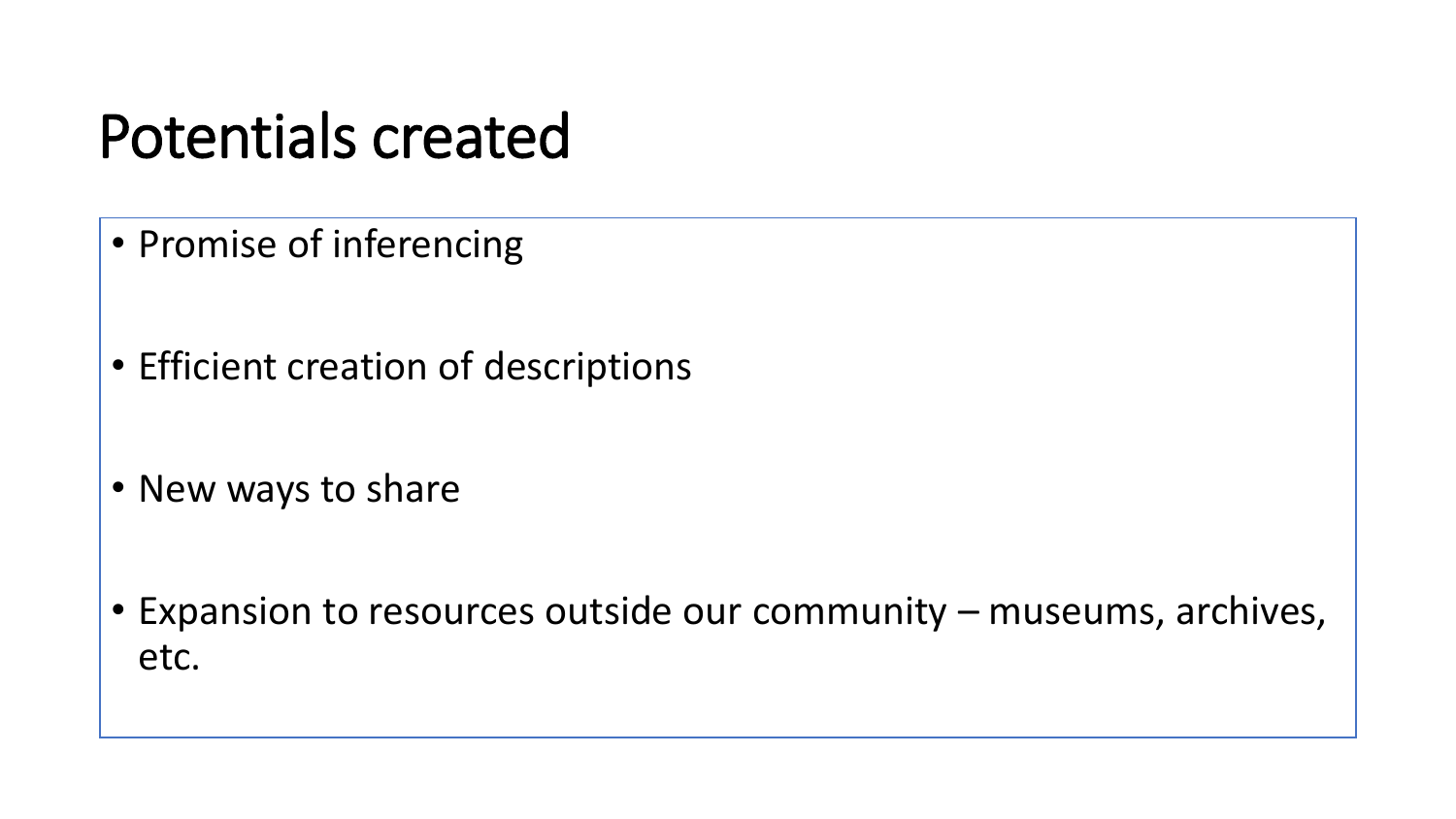#### BIBFRAME Data Model

- Reviewed FRBR, RDA, CIDOC CRM, INDECS, FIAF
- Opted for a modified and flexible RDA/FRBR with
	- Work (RDA/FRBR work and RDA/FRBR expression)
	- Instance (RDA/FRBR manifestation)
	- Item (RDA/FRBR item)

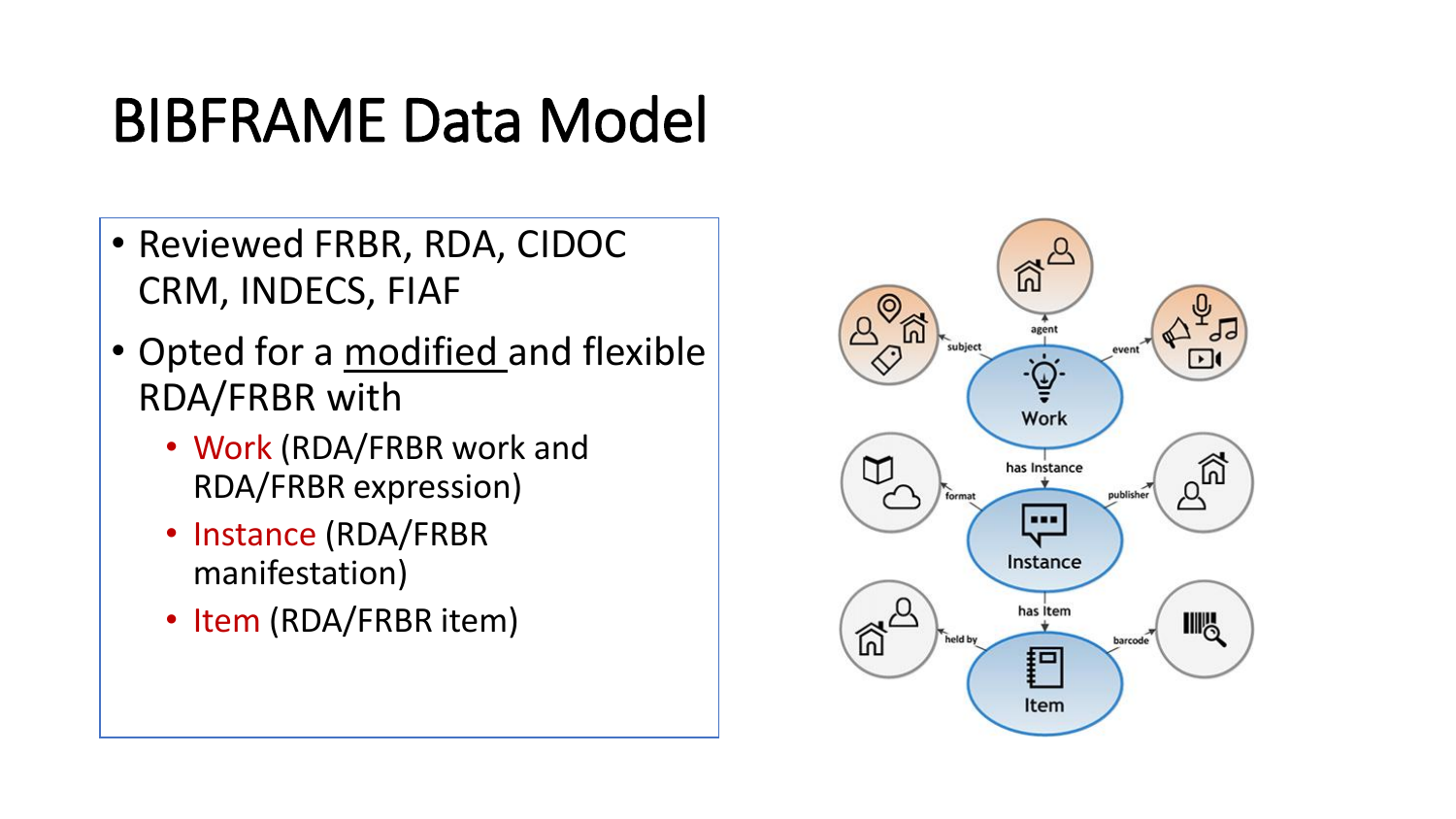### Data Model components - Works

- bf:Work A conceptual view of a resource
	- Titles
	- Agents (Contributors)
		- Person, Family, Organization, Jurisdiction, Meeting
	- Subjects
		- Topics, Temporal, Places
		- Event as subject
		- Titles, Agents
		- Classification
	- Event as content
	- Form/genre
	- Audience
	- Cartographic coordinates
	- Etc.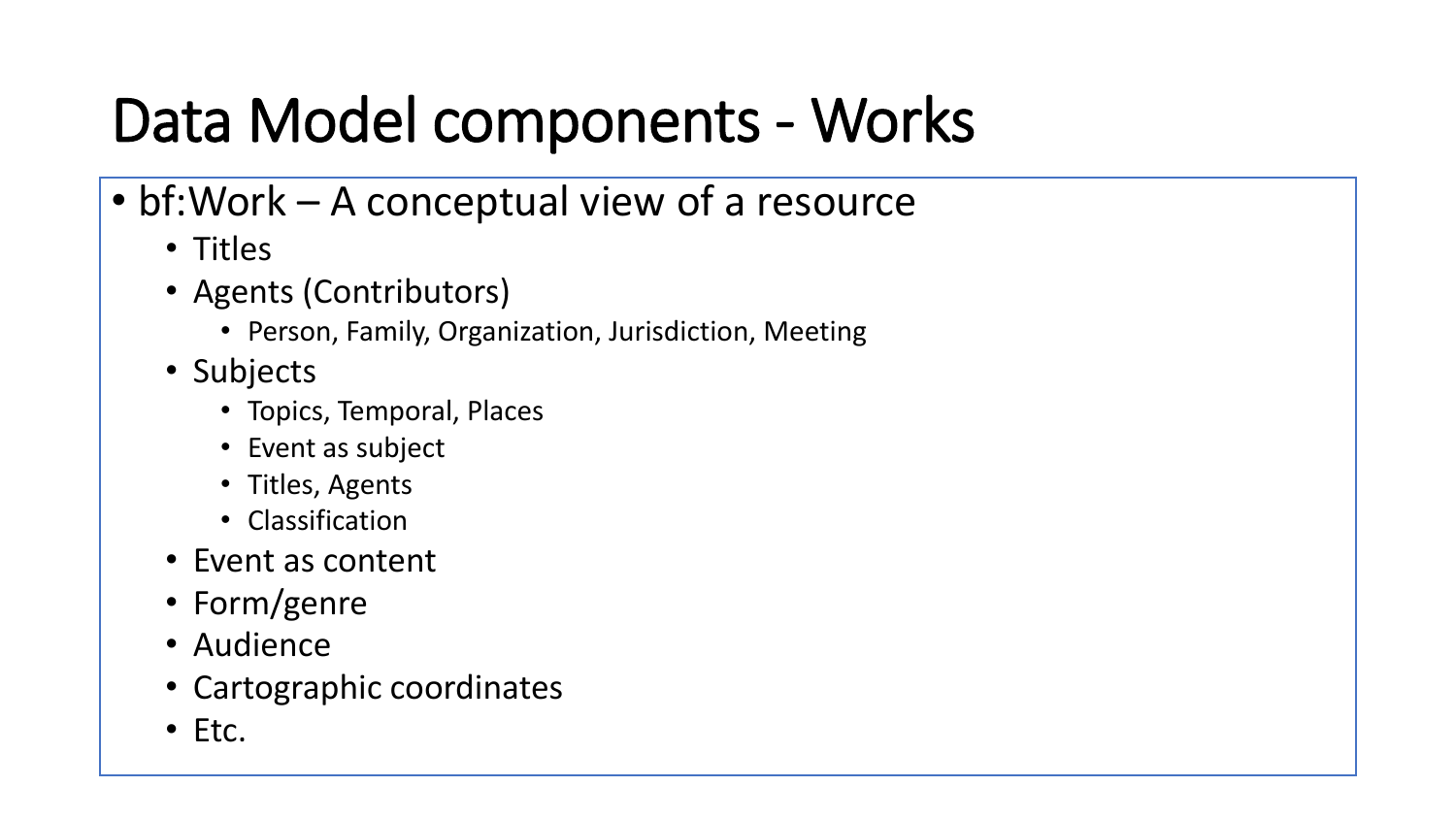## **Works**

- Relationships between Works
	- Expression
	- Translation
	- Adaptation
	- Edition
	- Series
	- Arrangement
	- Succeeding/preceding
	- Etc.
- How specific? Depends …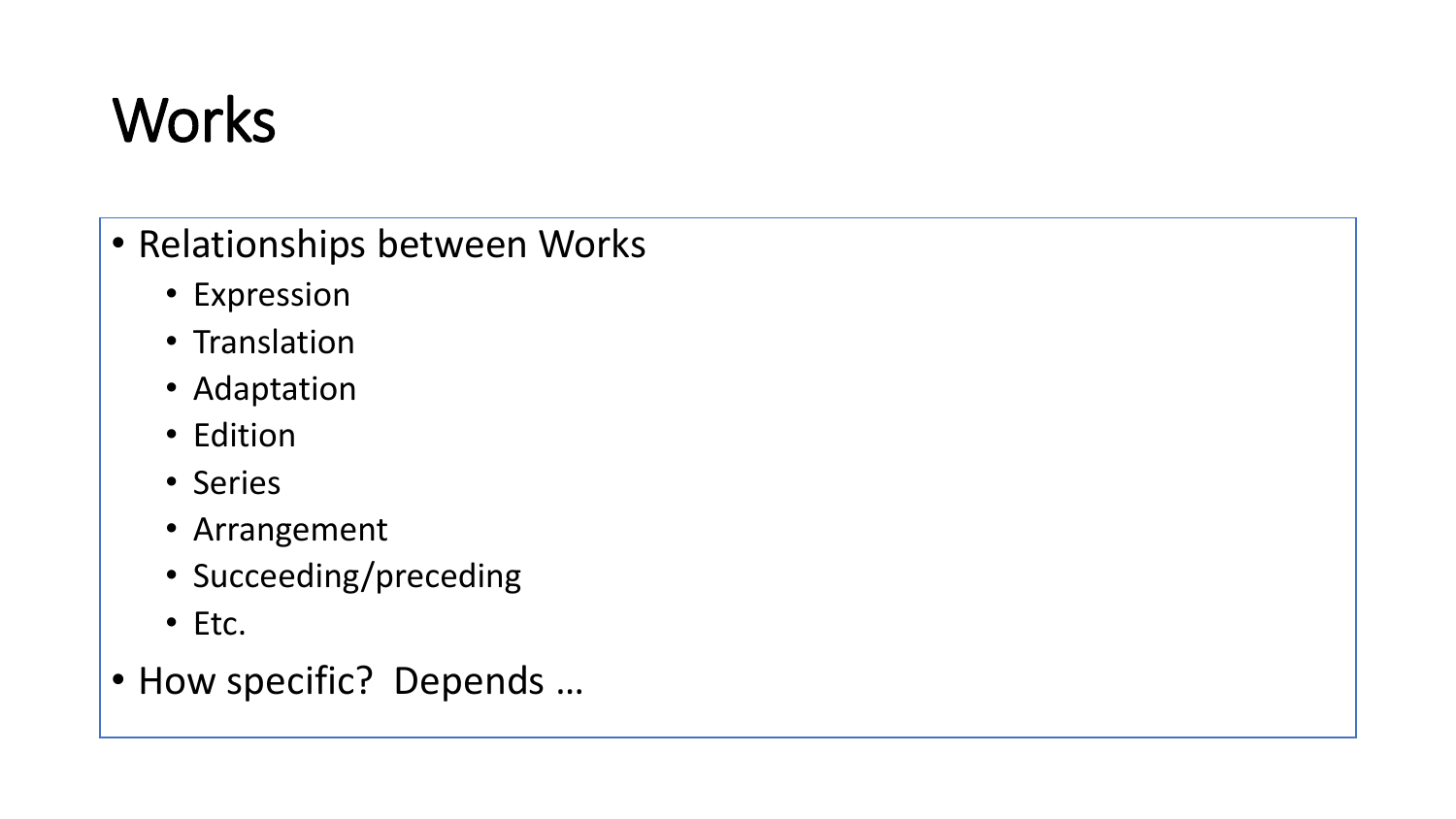#### Data model - Instances and Items

- bf:Instance A physical embodiment of a bf:Work
	- Title found on resource
	- Statements of responsibility, edition, publication, series as found on the resource
	- Provision activities publication, distribution, production, etc.
	- Dates associated with the physical resource
	- Format of resource
	- Extent of resource
	- Identifiers
	- Normalized data for carriers, resource composition, etc.
- bf:Item A single example of a bf:Instance
	- Call numbers
	- Holding institutions
	- Barcodes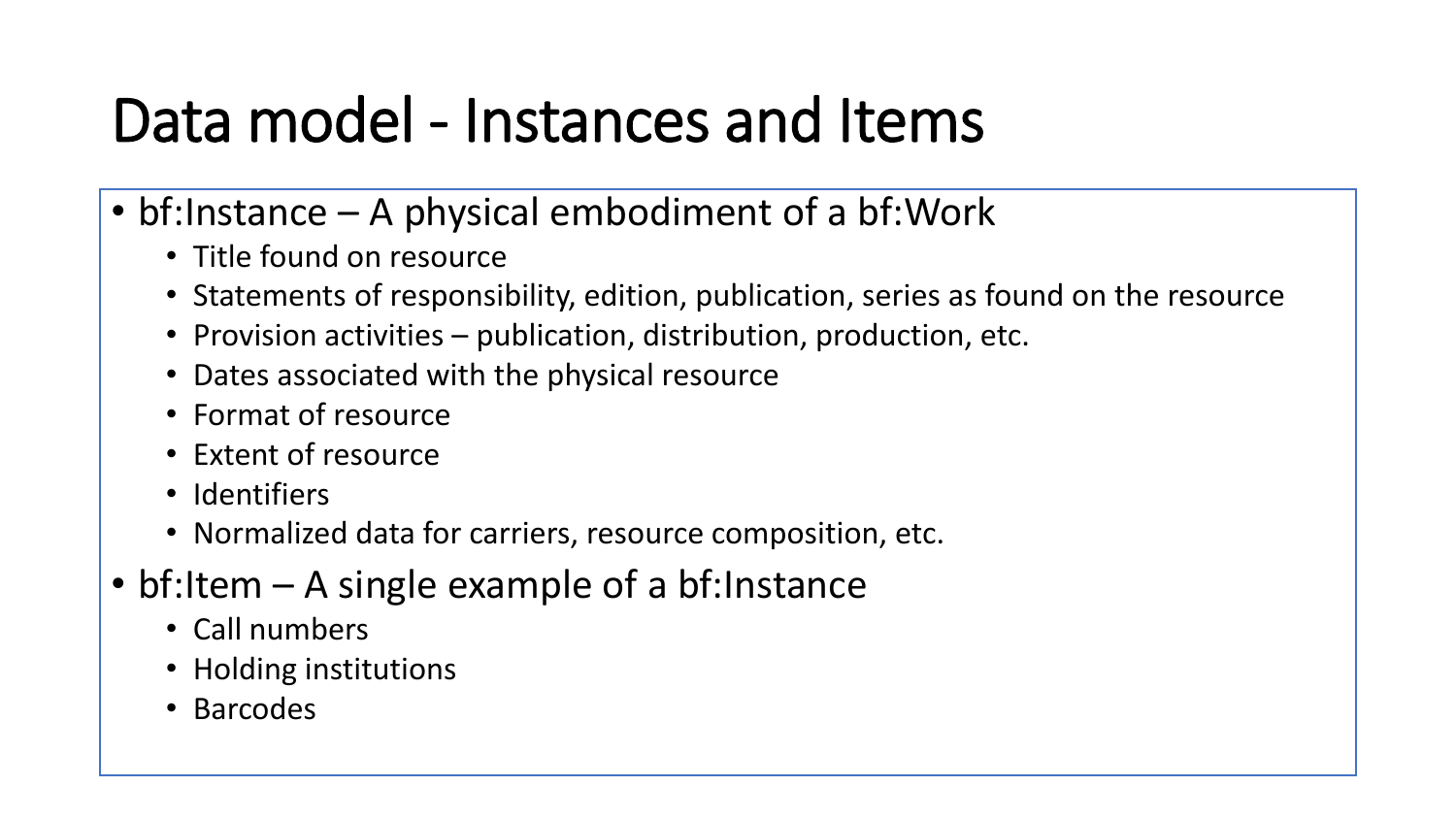### Striking differences from MARC

- MARC uses the unit record, BIBFRAME Work and Instance descriptions are separate and linked
- MARC title and name-title Authorities are BIBFRAME Works
	- Subjects are associated with Works
	- Work descriptions made for all bibliographic entities
- Instances are separated by carrier, rather than combined into one description – print and microfilm in MARC are 2 BIBFRAME Instances
- Enables expression of most data as URI links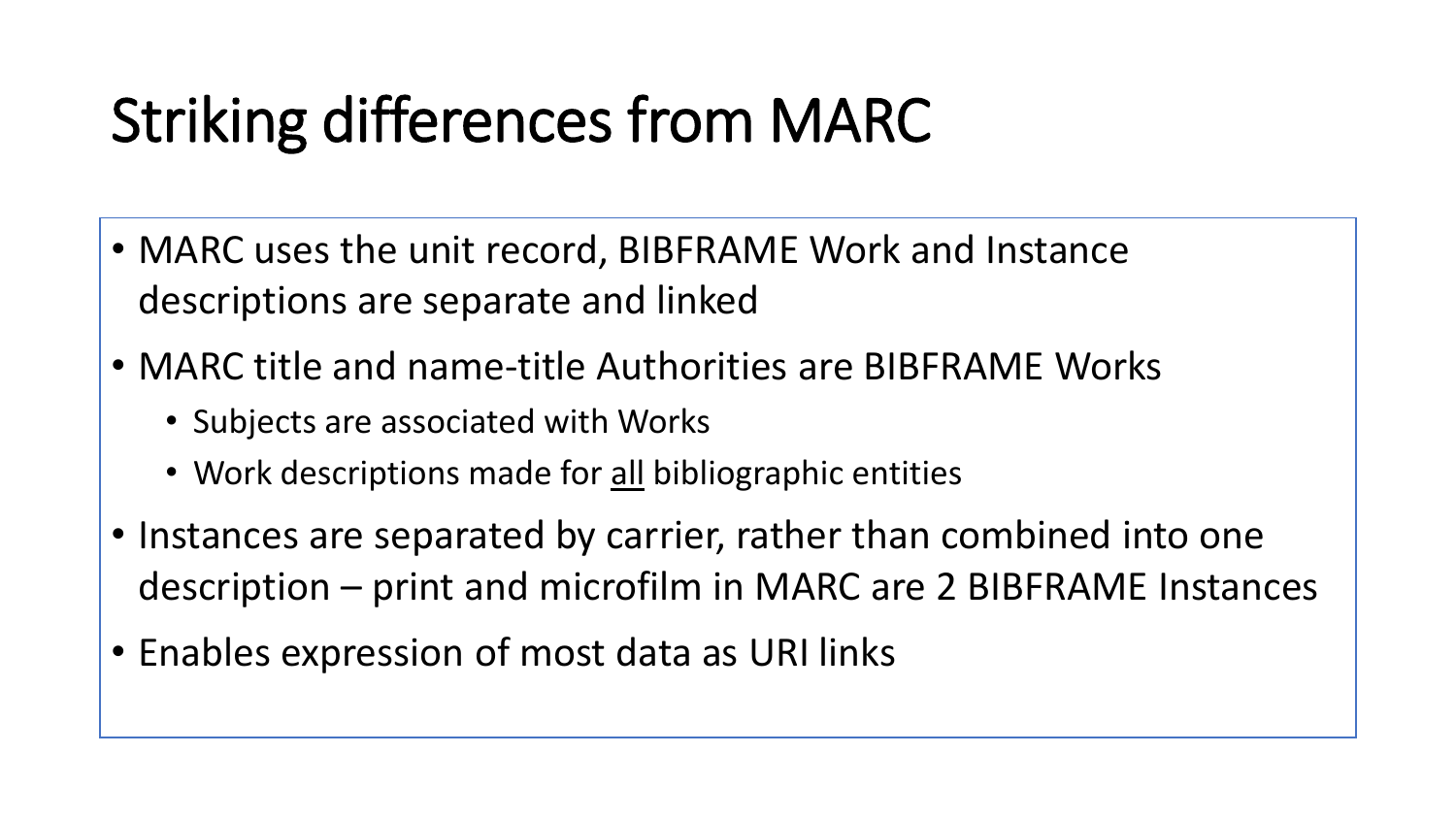#### To recap: MARC, BIBFRAME, and RDA

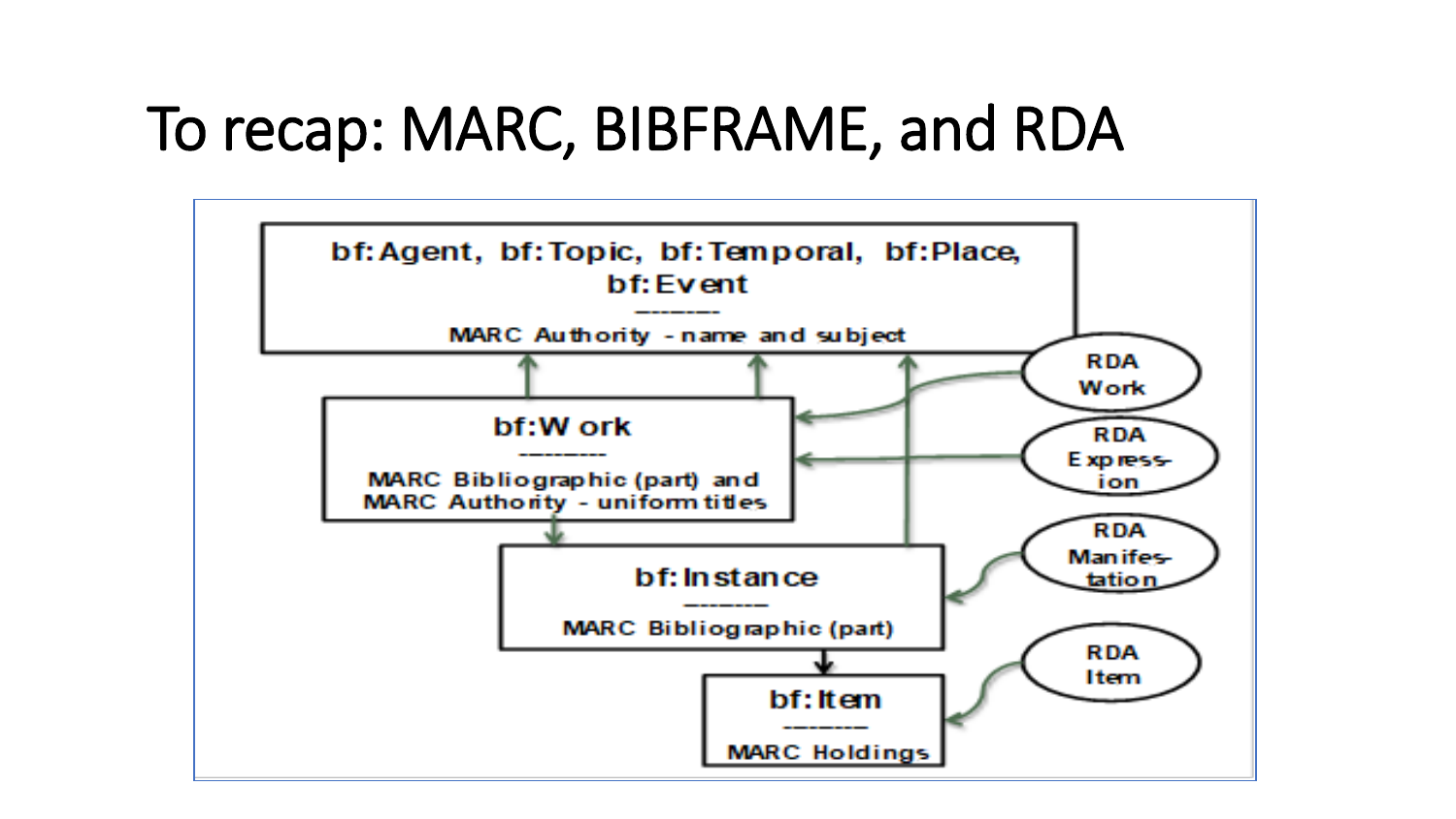## Vocabulary (ontology) for BIBFRAME

- RDA-based property names and data elements included
	- E.g., MARC = target audience; BIFRAME = intended audience
	- E.g., sound, projection, video, and digital characteristics
- Elements not related to cataloging rule are generally MARC-based
	- E.g., shelfmark, barcode, generation process
- Uses RDF structures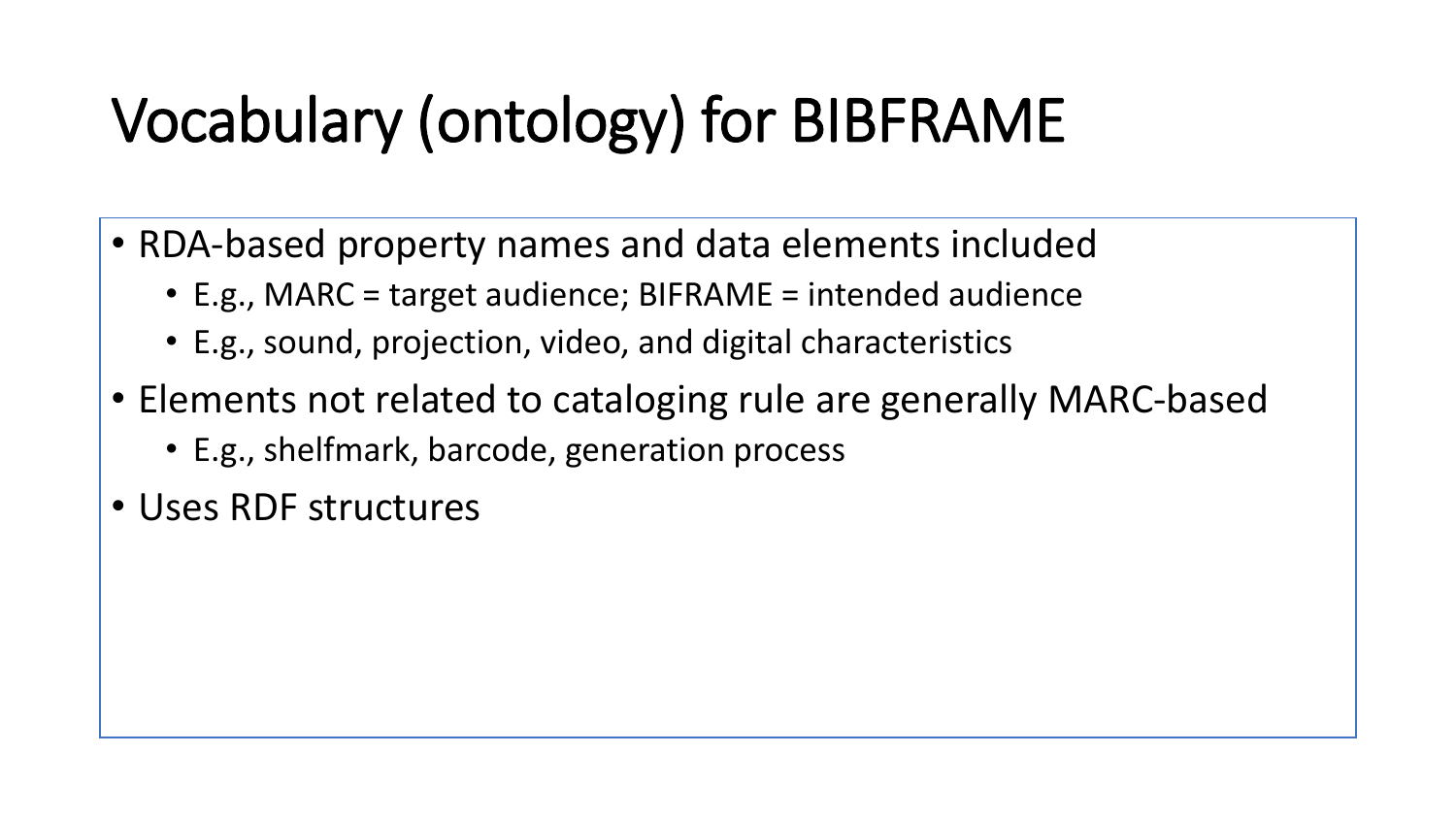## RDF in BIBFRAME

- Resource Description Format (RDF)
	- Practical vs. theoretical (rules)?
- Practical principles
	- Make a clear distinction between Datatype (literal) and Object (resource) properties
	- Enable supplying URI, label (literal), or both
	- Generally distinguish types by class
	- Define reciprocal properties, if appropriate
	- Use rdfs: and rdf: properties if they fit: e.g., rdfs: label and rdf: value
	- Avoid proliferation of properties, abstract classes and properties, and over constraining
	- Do not represent metadata about the description as a property of the resource itself
	- Use of blank nodes is an implementation decision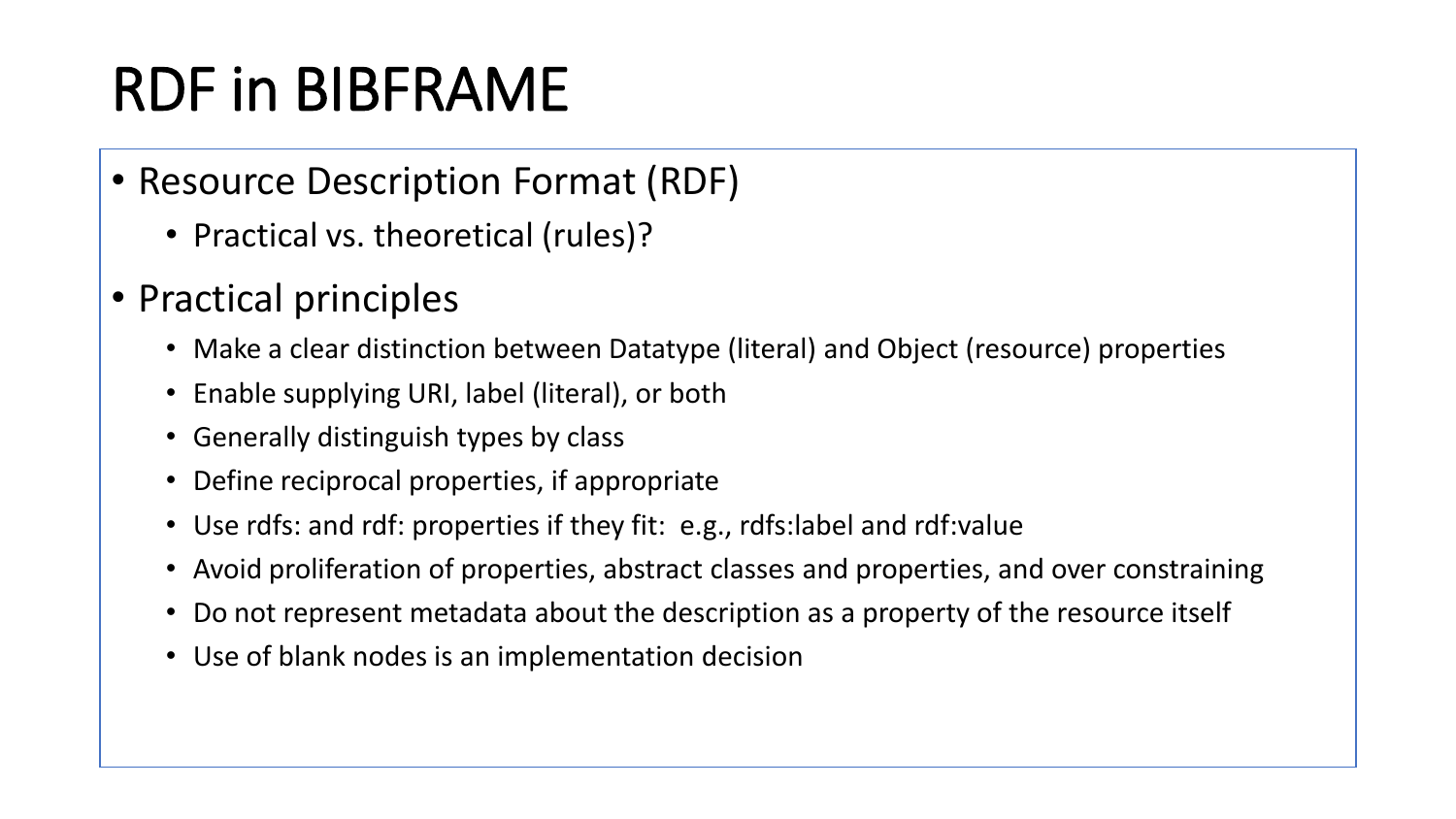### RDF in BIBFRAME

- Naming properties and classes
	- Class names should be a noun
	- Property names should suggest a verb
	- Don't overthink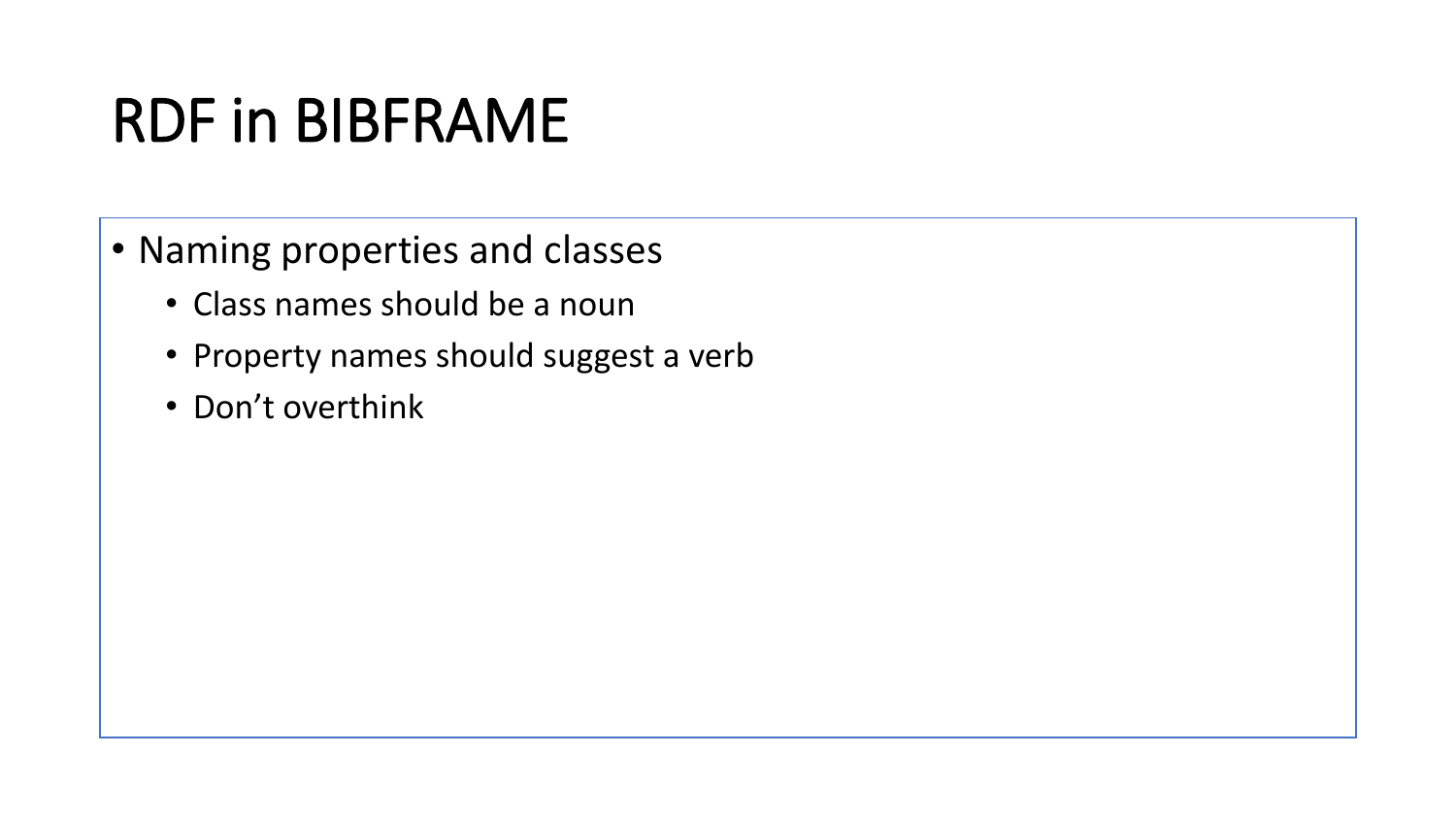## Pilot  $1 - 2014/15$

- Dimensions of the first pilot
	- Base files to catalog against converted to BIBFRAME
		- 14 million bibliographic records
		- Title authority records converted to BIBFRAME Work descriptions
	- Editor adapted for books, serials, music, maps, sound recordings, …
	- Linked Data Service enhanced slightly
	- 40 catalogers, 12+ languages, 9 different media
	- Training of catalogers linked data, BIBFRAME, editor, a little RDF
	- BIBFRAME editor created descriptions sved but not integrated into the file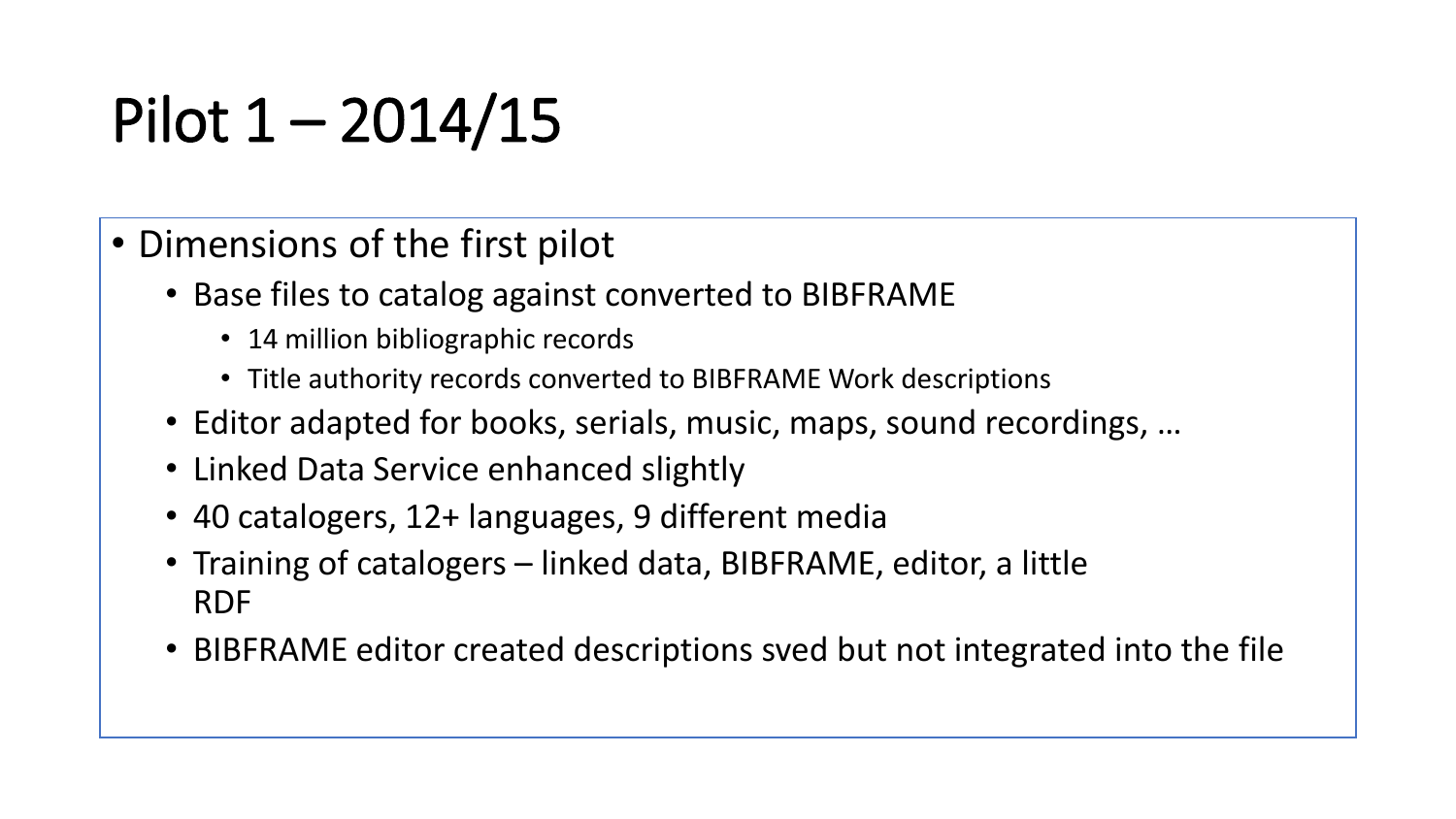## Pilot 1

- Report and assessment
	- Catalogers adapted!
	- Liked type-aheads and drop downs which improved accuracy
	- Liked links to RDA rules in element labels
	- Interested in RDF serializations
	- Work/Instance observed but often ignored
	- Often communicated using MARC tags instead of RDA labels
	- Search limited to known item inadequate browse needed
	- Need for ability to also input name authorities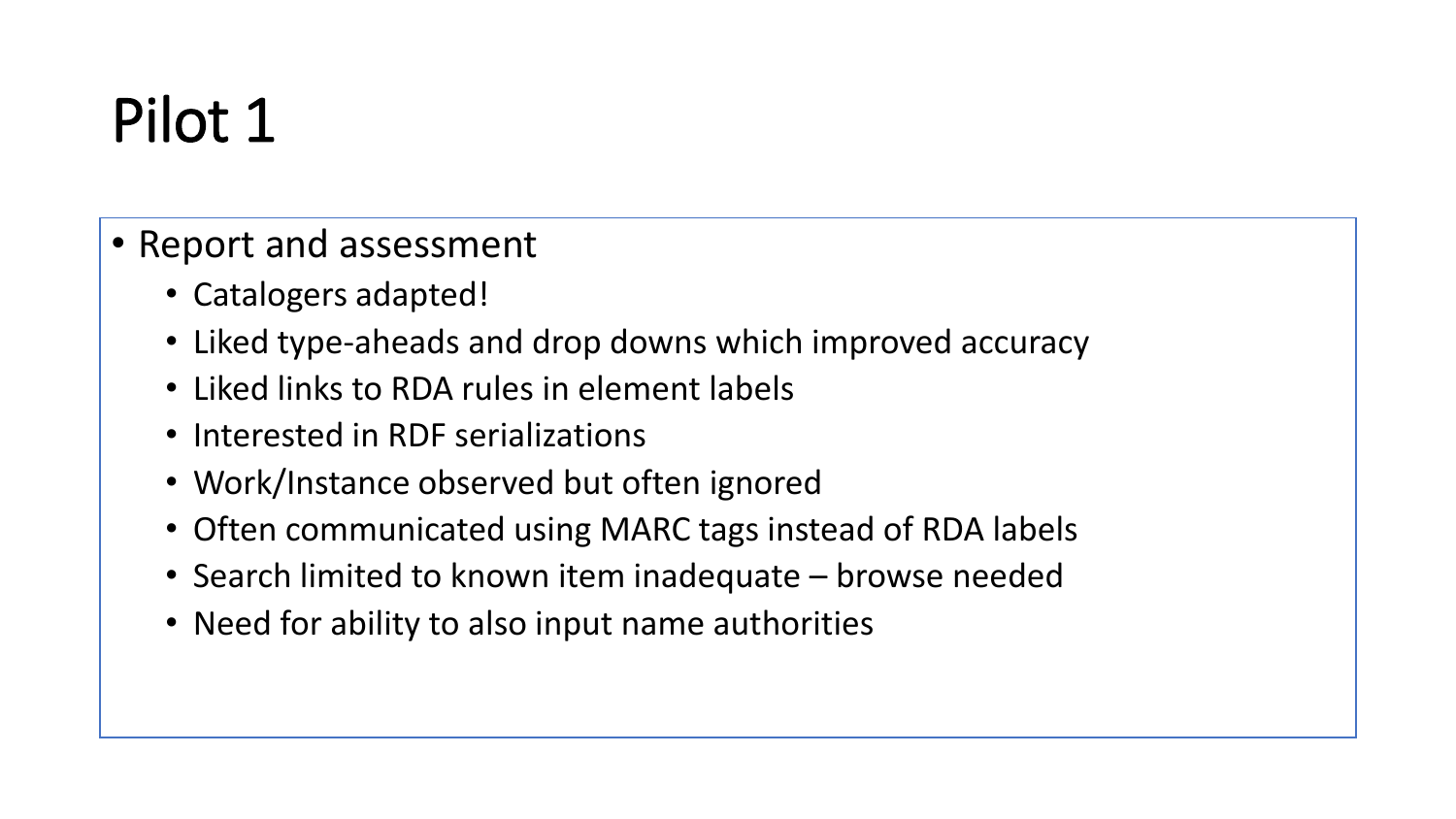### Pilot 2 – 2017-

#### • More complete

- Realistic cataloging environment
- Converted whole MARC catalog to BIBFRAME to catalog against
	- 19 million MARC bibliographic records converted to BIBFRAME Works, Instances, and Items
	- 1.2 million uniform title authority records converted to BIBFRAME Works
	- Merged and matched BIBFRAME Works
	- Continuing to refine ...
- BIBFRAME files kept up to date daily with data from NON-Pilot catalogers
- 60+ catalogers
	- BIBFRAME input first
- Linked Data Service (ID) was augmented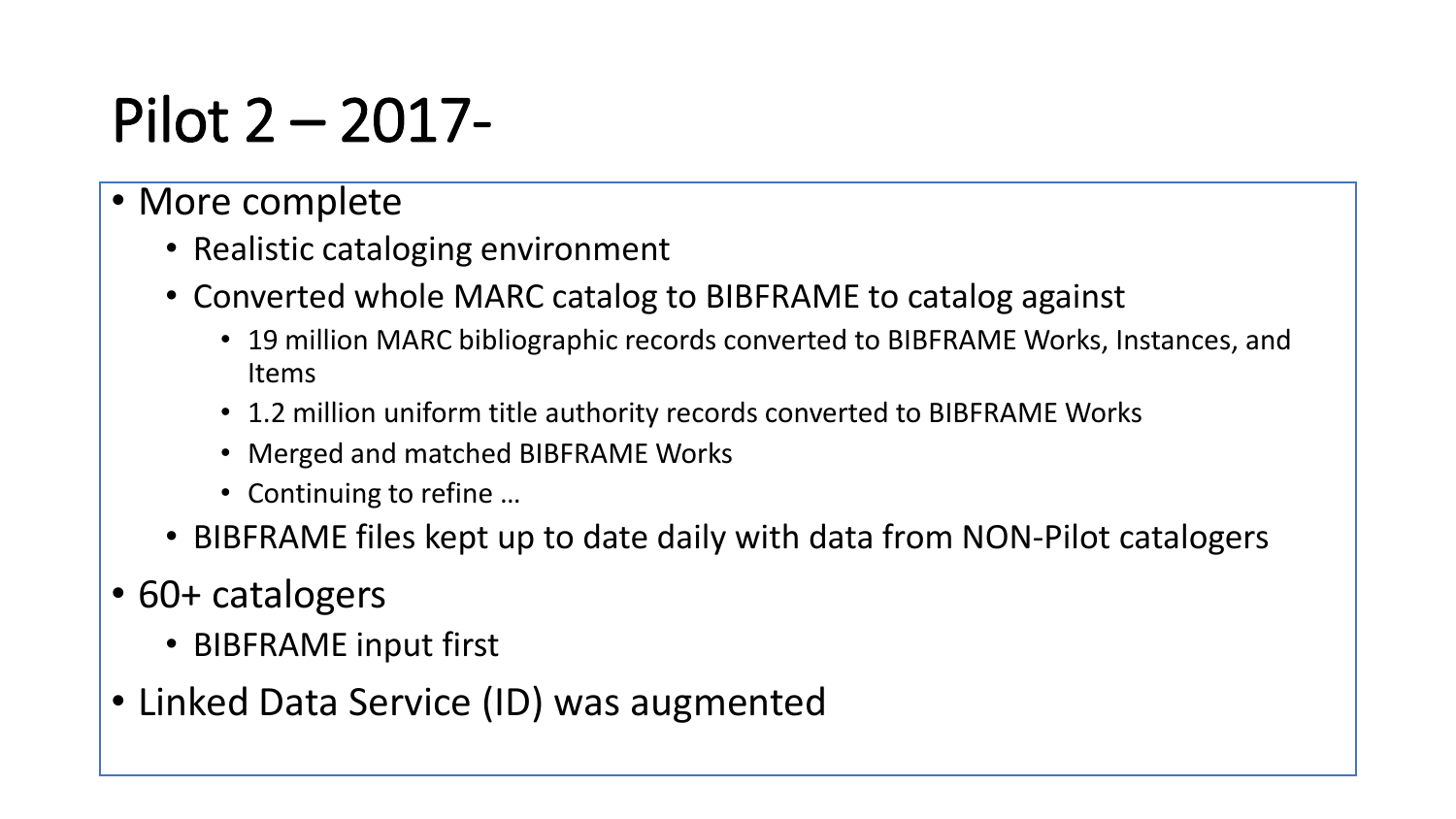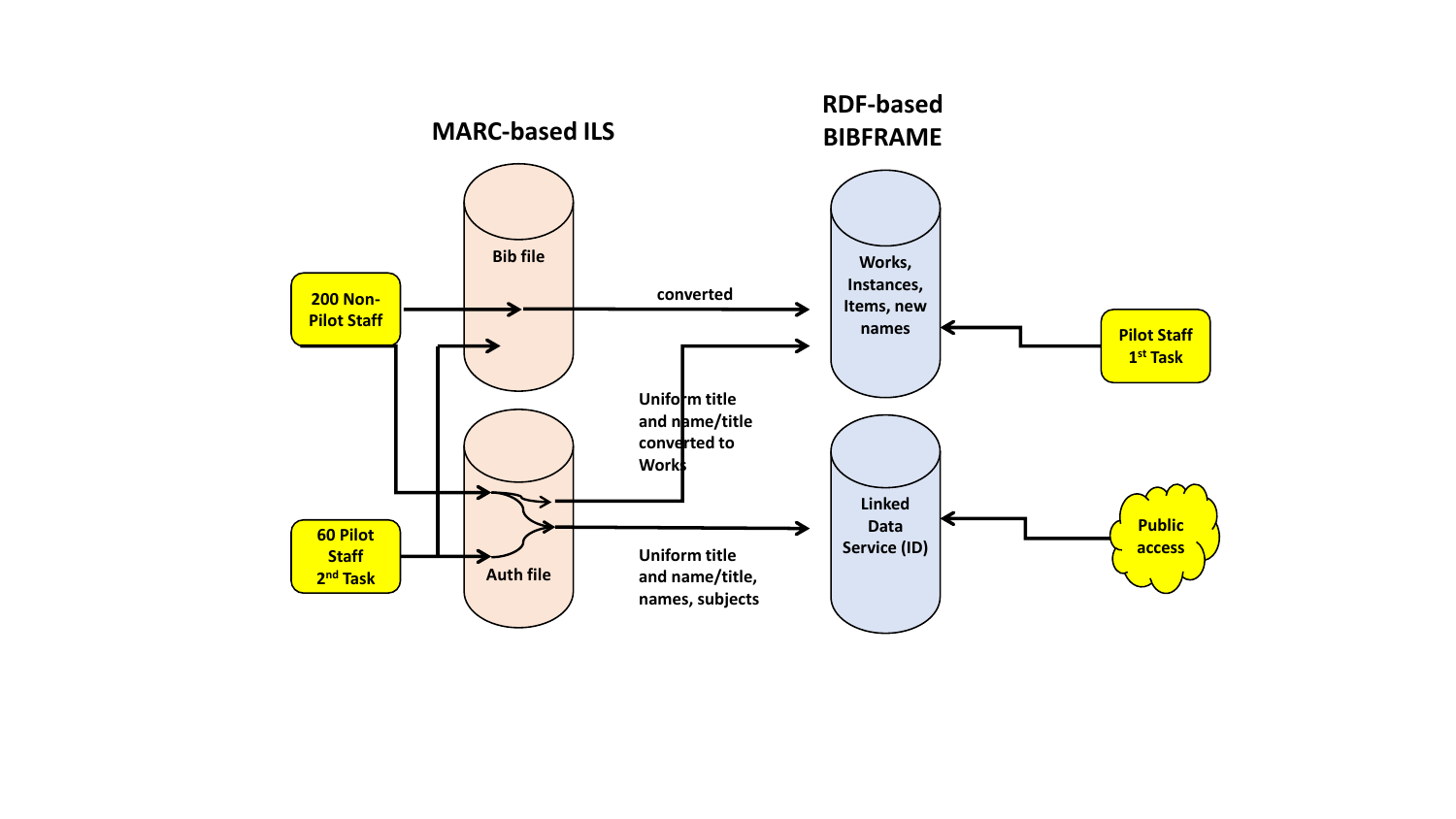### Pilot 2 results so far

- Improved environment
	- BIBFRAME Database dynamically updated so in synch with MARC file
	- Cataloger save, update, clone
	- Catalogers provided with multifaceted search capability
	- LCSH lookups by segment rather than whole strings
	- Added term lists needed in descriptions to Linked Data Service (ID)
- Developments begun
	- Began work on importing BIBFRAME data from external site
	- Began developing programs for **BIBFRAME** to MARC
	- Enhancements to the Editor
	- Generated a first BIBFRAME database file of triples for download.